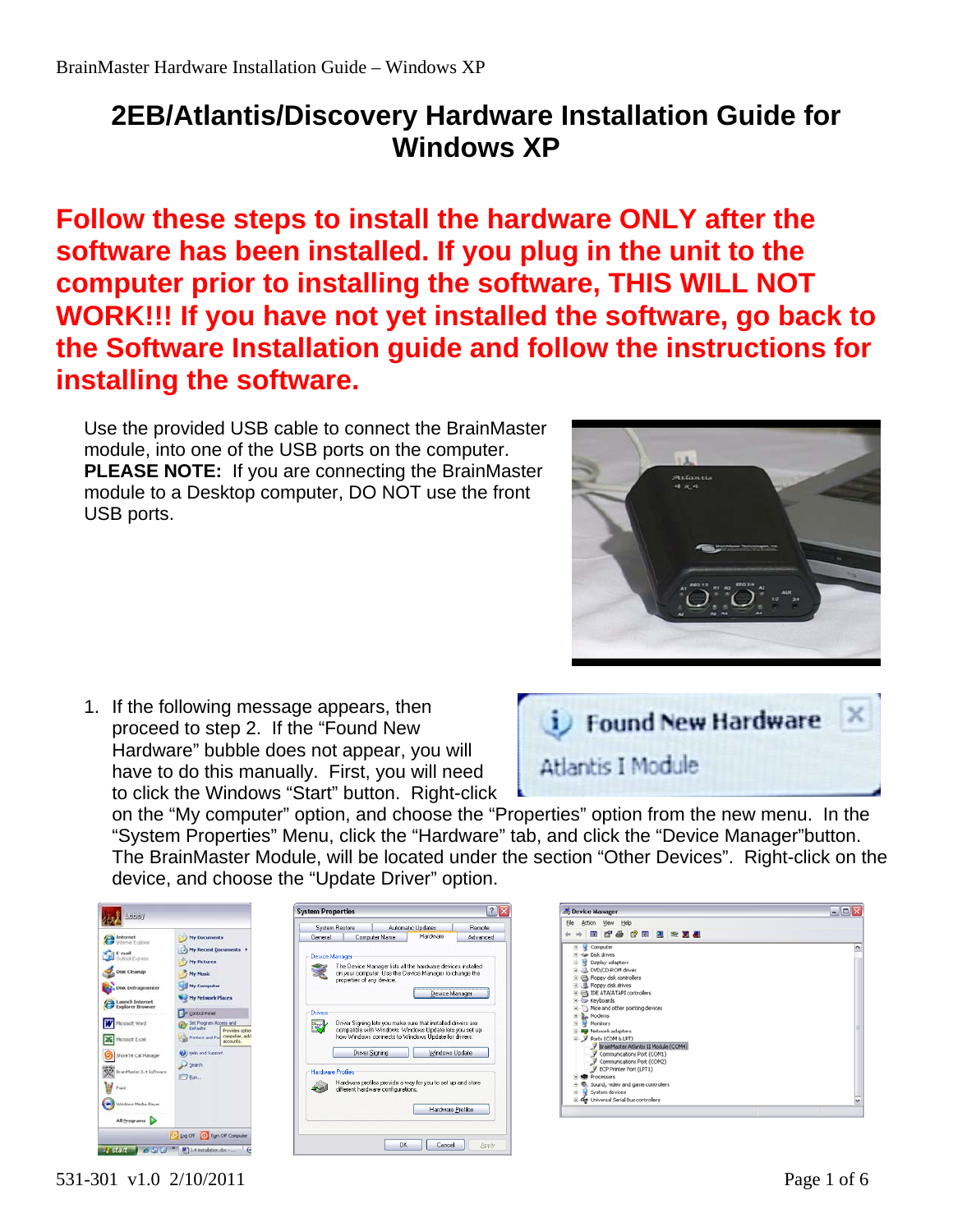2. This step will open the "Found New Hardware Wizard." When you see this window, check the "No, not this time" circle, then click "Next" to continue.



3. Another window will appear, and check the "Install from a list or specific location" circle, then click "Next" to continue.

| Found New Hardware Wizard                                                                                                                                                                                                                                                                                                                             |
|-------------------------------------------------------------------------------------------------------------------------------------------------------------------------------------------------------------------------------------------------------------------------------------------------------------------------------------------------------|
| This wizard helps you install software for:<br>BrainMaster Atlantis II Module<br>If your hardware came with an installation CD<br>or floppy disk, insert it now.<br>What do you want the wizard to do?<br>Install the software automatically (Recommended)<br><b>O Install from a list or specific location (Advanced)</b><br>Click Next to continue. |
| Next ><br>Cancel<br>< Back                                                                                                                                                                                                                                                                                                                            |

4. At the next screen, make sure that the circle "Search for the best driver in these locations" is checked, and under that circle, **make sure** that the "Search removable media" box is unchecked. Ensure that the box "Include this location in the search:" **is checked**, and the drop down box says

**"C:\brainm.20\USBfiles."** If it does not, either type the file path, or hit "Browse" to access the file path. Click "Next" to continue.

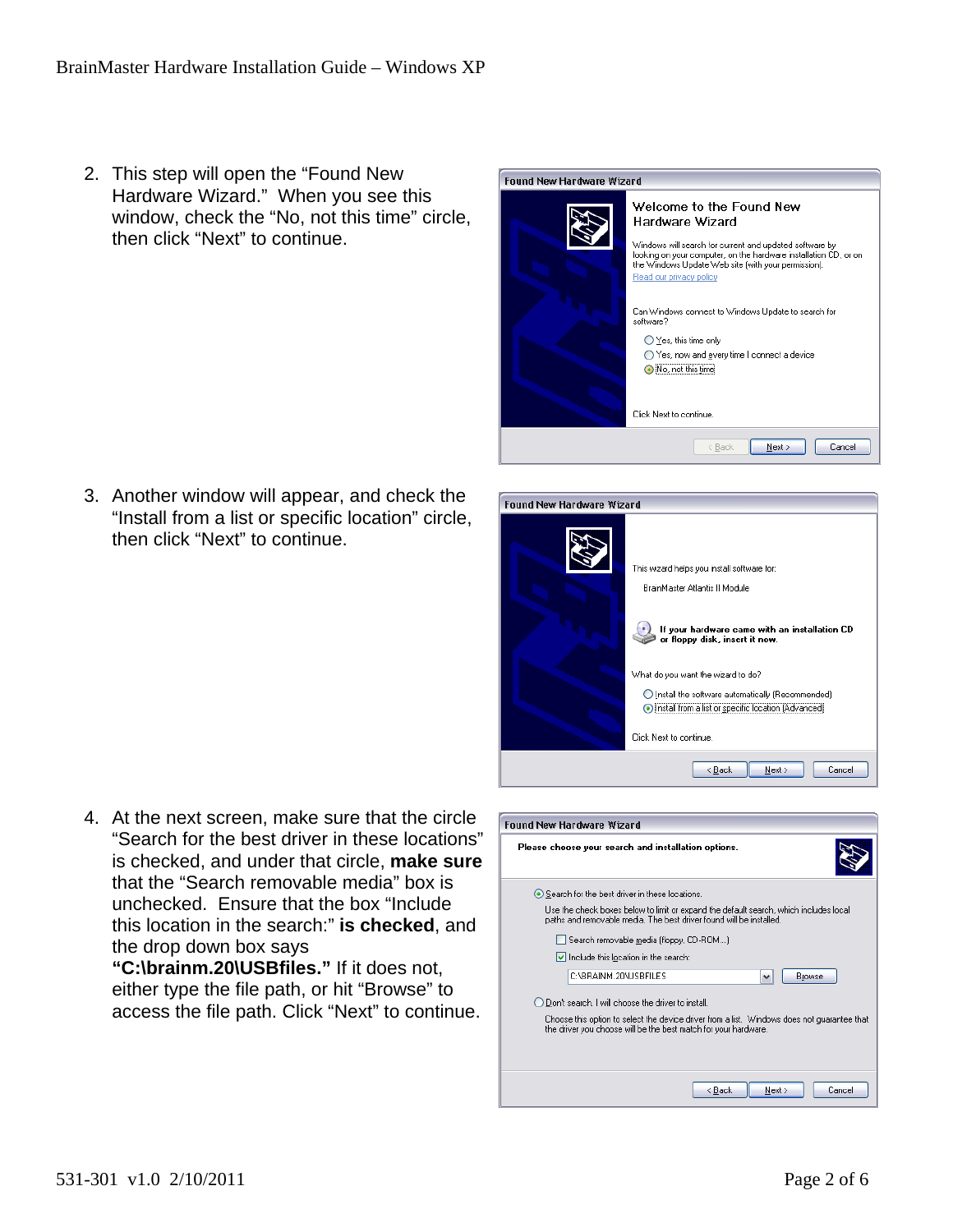5. A window will appear stating that the hardware has not passed Windows Logo testing. Click the "Continue Anyway" button to continue. This will NOT harm your computer.



6. The next step requires you to choose the best matched driver for your Hardware. The version of the driver that is best matched is Version "1.02154.0". There are two versions of this particular version. Highlight the **top** version of this particular driver, then click "Next" to continue.

| Please select the best match for your hardware from the list below.                  |  |  |  |  |  |  |  |
|--------------------------------------------------------------------------------------|--|--|--|--|--|--|--|
| BrainMaster Atlantis II Module                                                       |  |  |  |  |  |  |  |
| Description<br>Version<br>Location<br>Manufacturer                                   |  |  |  |  |  |  |  |
| 1.0.2154.0<br><b>FTDI</b><br>BrainMaster Atlantis II Module<br>c:\windows\inf\oem    |  |  |  |  |  |  |  |
| BrainMaster Atlantis II Module 1.0.2154.0<br>FTDI.<br>c:\windows\inf\oem             |  |  |  |  |  |  |  |
| $\left\langle \right\rangle$<br>٠<br>Ш                                               |  |  |  |  |  |  |  |
| This driver is not digitally signed!<br>А<br>Tell me why driver signing is important |  |  |  |  |  |  |  |
| Next ><br>Cancel<br>< Back                                                           |  |  |  |  |  |  |  |

Found New Hardware Wizard

7. The driver will install, and when complete, this window will display. Click "Finish"

| <b>Found New Hardware Wizard</b><br>Completing the Found New<br><b>Hardware Wizard</b> |  |  |
|----------------------------------------------------------------------------------------|--|--|
| The wizard has finished installing the software for:                                   |  |  |
| BrainMaster Atlantis II Module                                                         |  |  |
| Click Finish to close the wizard.                                                      |  |  |
| < Back<br>Cancel<br>Finish                                                             |  |  |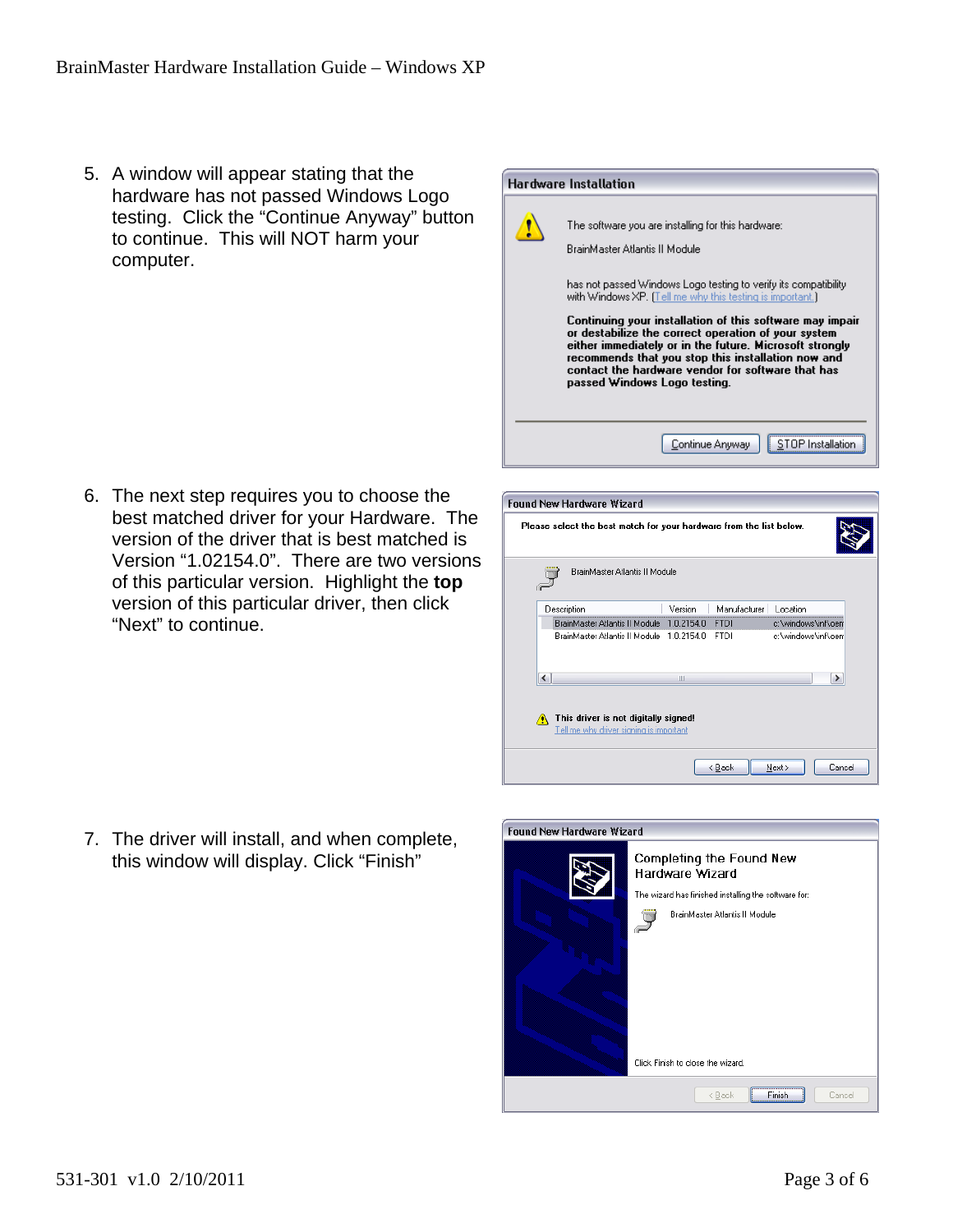At this point, the drivers for the BrainMaster Module is half-completed. In order to totally complete the process, the steps will have to be followed again. The following is the simple text version of the steps. If you prefer to follow a guide with pictures, utilize the guide just completed on the previous page.

- 1. At the second "Found New Hardware Wizard" box, again check the "No, not at this time" circle. Click "Next" to continue
- 2. On the next screen, check the "Install from a list or specific location" circle. Click "Next" to continue.
- 3. On the next screen "**C:\brainm.20\USBfiles**" should automatically be in the "Include this location in the search" browse window, and again, **make sure** that only the "Search for the best driver from these locations" and "Include this location in the search" boxes are checked then click "Next" to continue
- 4. On the next screen, click "Continue Anyway".
- 5. The next step requires you to choose the best matched driver for your Hardware. The version of the driver that is best matched is Version "**1.02154.0**". There are two versions of this particular version. Highlight the top version of this particular driver, then click "Next" to continue.
- 6. Finally you will again get a "Found New Hardware" box. Click "Finish".

At this point, you will get a conformation bubble that says "Your new hardware is installed and ready to use." At this time your BrainMaster module will have a COM Port assigned to it as well. The COM Port is key in the communication between the module and software.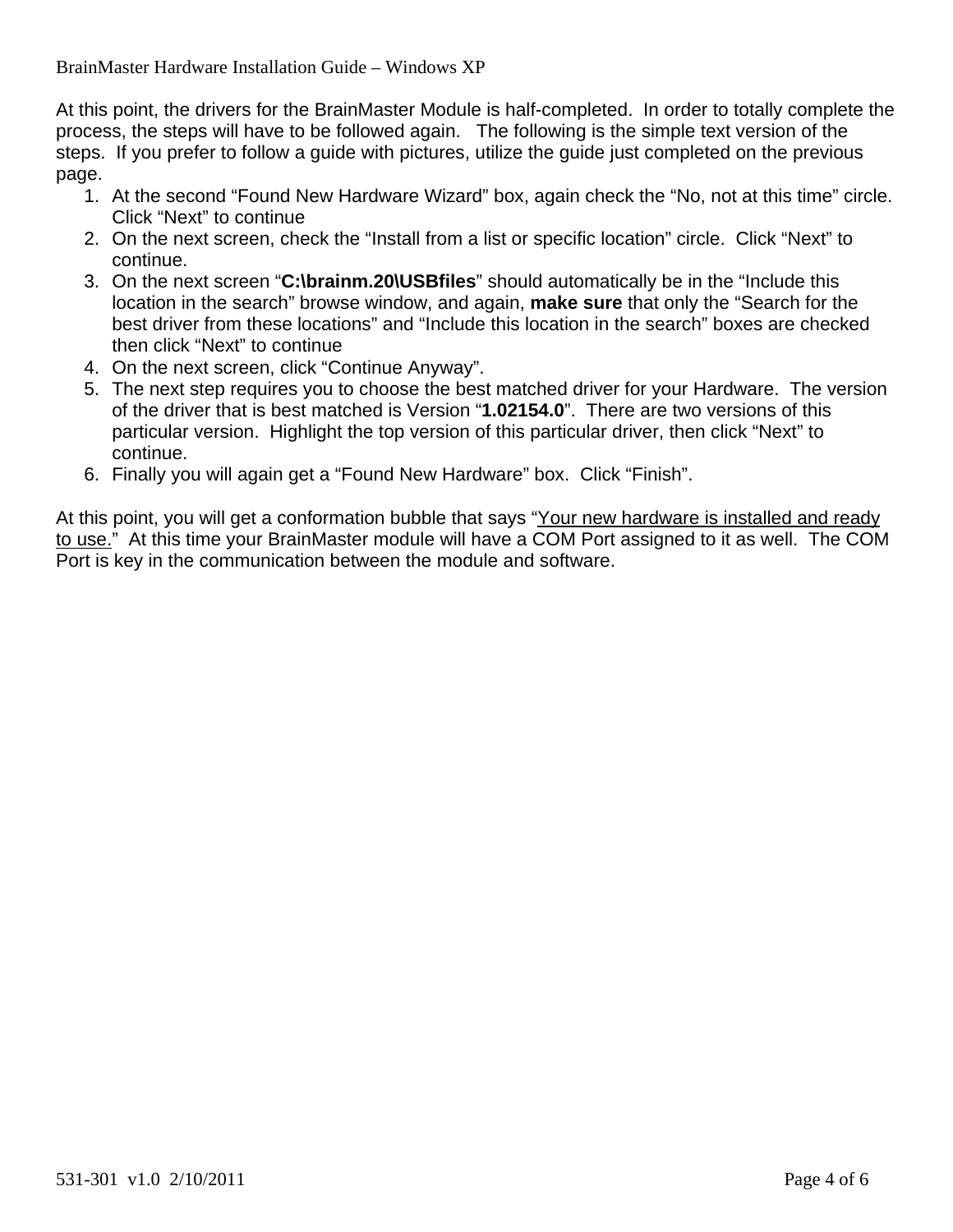## **Changing/Identifying the COM Port**

If you need to change which COM Port the BrainMaster device is assigned to, or simply would like to know what COM Port your unit is assigned to, follow these steps. **PLEASE NOTE:** The BrainMaster unit must be assigned to a COM between COM 3 and COM 32. If it assigned to another COM Port outside of these numbers, it will not function.

- 1. Get to the Device Manager. First, you will need to click the Windows "Start" button. Right-click on the "My computer option, and choose the "Properties" option from the new menu. In the "System Properties" Menu, click the "Hardware tab, and click the "Device Manager"button. The BrainMaster Module, will be located under the section "Ports (COM & LPT)". If you are simply looking for what COM Port your device is on, this will tell you. If you are looking to change your COM Port, proceed to the next step
- 2. Right-click on the BrainMaster Module listing, and then on the drop-down menu, left-click on "Properties":



3. Click the "Port Settings" tab. Under the "Port Settings" tab, click the "Advanced" button.